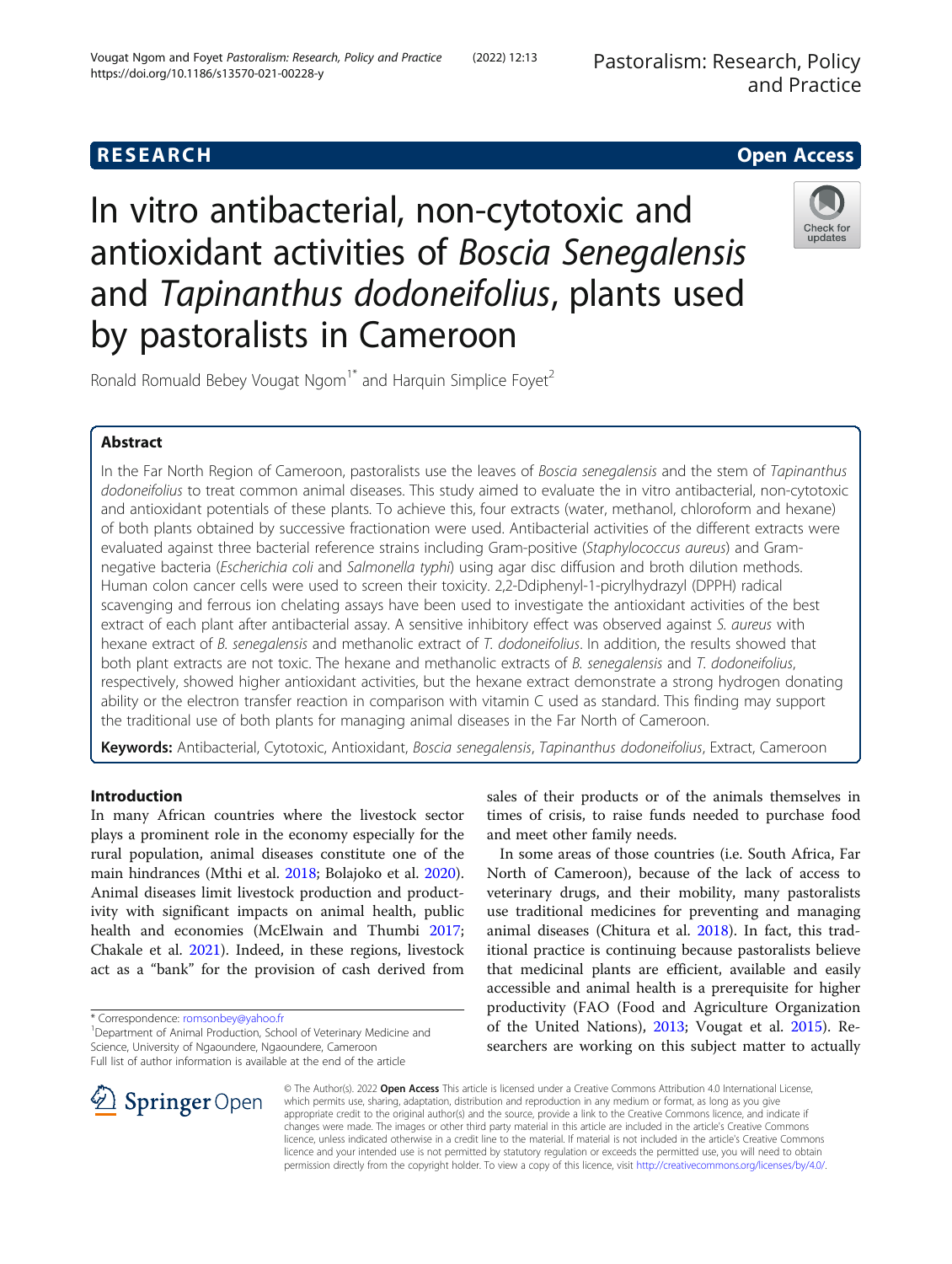confirm the potential of the plants used by livestock farmers (Mostafa et al. [2018;](#page-7-0) Nordin et al. [2019](#page-7-0)). The increasing focus on natural products might be due to their reduced or non-cytotoxicity or low side effects compared with chemically synthesized drugs (Hyun et al. [2013](#page-6-0)). In addition, plant extract usage represents an important alternative for the reduction of the use of drugs like antibiotics, known to be the main trigger of the development and spread of antimicrobial resistance, a major global threat to human health (Dadgostar, [2019](#page-6-0); Varona et al. [2020\)](#page-7-0). That is especially important for developing countries like Cameroon where stringent policies on antibiotic use are not fully in place (Mouiche et al. [2018\)](#page-7-0).

Unfortunately, in Cameroon where livestock contributes significantly to the gross national product (MINE-PIA [2009\)](#page-7-0), no sufficient attention is focused on ethnoveterinary medicine. It is common knowledge that in the Far North region of Cameroon, the region that has the second highest cattle population in the country, many cattle farmers and specially pastoralists treat their animals with plant extracts (Vougat et al. [2015](#page-7-0); MINE-PIA, [2019](#page-7-0) unpublished). Due to the increasing importance of such medicine to cattle farmers, our research team seeks to analyse the plants used to control and treat animal diseases. Our previous study in the Far North region of Cameroon consisted of investigating the plants used against one of the most common, frequent and recognizable infectious diseases (Foot and Mouth Disease or FMD) and evaluating the phytochemical composition and antioxidant potentials of the two mostly used (Boscia senegalensis and Tapinanthus dodoneifolius) (Vougat et al. [2015\)](#page-7-0). Thus, this study aims to deepen the scope of analysis on these two plants which have a good phytochemical profile (Vougat et al. [2015](#page-7-0); Idu et al. [2016\)](#page-6-0). Both plants are also used in many countries to treat animal and human diseases (FMD, respiratory tract infections, stomach ache, diarrhoea, dysentery, diabetes, epilepsy, hepatitis in humans) (Vougat et al. [2015](#page-7-0); Mamman et al. [2019](#page-7-0); Mohamed et al. [2020a\)](#page-7-0).

Therefore, with due knowledge of their profile and immense importance, this study was designed to evaluate the antibacterial, non-cytotoxic and antioxidant potentials of B. senegalensis and T. dodoneifolius. Antimicrobial activity is first screened because antibiotic drugs are the main veterinary medicine used by pastoralists in the study area (Vougat Ngom et al. [2017\)](#page-7-0). The cytotoxic activity was evaluated to verify the safety of these plants.

#### Study area

The plants analyzed in this study were collected in the Far North region of Cameroon as previously described (Vougat et al. [2015](#page-7-0)). In Cameroon, pastoralists are mainly located in three regions (North West, Adamawa and Far North regions) (Kelly et al. [2016](#page-6-0); Motta et al. [2018](#page-7-0)) where more than 80% of the national cattle, sheep and goat population are found (MINEPIA, [2009](#page-7-0) Not published). However, due to its climate conditions, the Far North region has the majority of pastoralists of the country. This region is characterized by a Sudano-Sahelian climate. The average annual rainfall in this region is about 700 mm. The temperatures are generally low in the rainy season and the nights in the dry season between December and January (Dassou et al. [2015\)](#page-6-0).

#### Methods

#### Preparation of plant extracts

T. dodoneifolius was collected from the host plant Acacia albida as a study has shown that the properties of T. dodoneifolius depended on its host plant (Idu et al. [2016](#page-6-0)). These plants were then identified and authenticated in the National Herbarium in Yaoundé (Cameroon) where the voucher specimens already existed under the reference numbers 23137 SRF/Cam and 50271 HNC respectively for B. senegalensis and T. dodoneifolius. The extraction of both plant samples was done according to the scheme below (Fig. 1). Each partition was obtained after washing three times with the solvent. Each dried fraction was kept in a freezer before biological tests.

#### Antibacterial assay

The antibacterial activity of both plants was evaluated by using both qualitative and quantitative methods.

#### Selected test bacteria

Three bacterial strains were used for the study: Escherichia coli (ATCC 25922), Staphylococcus aureus (ATCC 29213) and an in house fully characterized Salmonella typhimurium. These bacteria are among the most common foodborne bacteria in animal source food that cause a variety of diseases in humans and animals (Rortana et al. [2021\)](#page-7-0). Bacterial strains were grown and maintained on Trypticase Soy Agar with 5% Sheep Blood plates (BD BBM™ Becton, Dickinson and Company, Sparks, USA). Bacterial suspensions of 0.5 McFarland

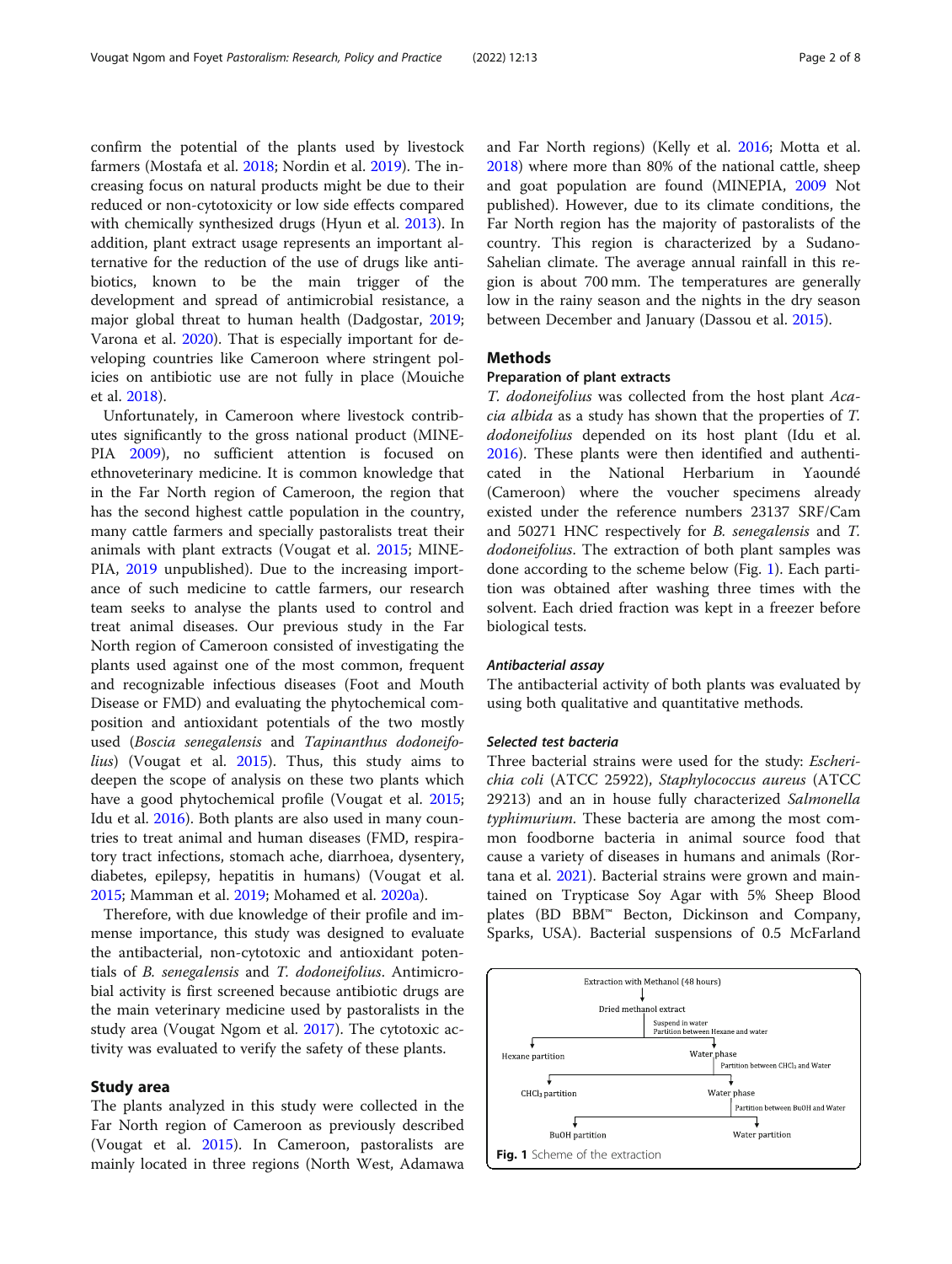were prepared with sterile saline solution to inoculate plates during the antibacterial assay.

#### Extracts re-suspension and paper disc preparation

Sterile saline solution was used to dissolve extracts of B. senegalensis obtained with methanol and water. For the other extracts (hexane and chloroform extracts of B. senegalensis and all the T. dodoneifolius extracts), 15% dimethyl sulfoxide (DMSO) (Thermo Fisher Scientific Inc., Pittsburgh, USA) was used (Kawo et al. [2011](#page-6-0); Kpadonou-Kpoviessi et al. [2013](#page-7-0)). Each extract was prepared to yield a stock concentration of 100 mg/ml. After dilution of the stock solution, seven final concentrations (0.001, 0.01, 0.1, 1, 5, 10 and 20 mg/ml) of each sample were used to be tested against a bacterial suspension. Sterile filter paper discs of 6 mm in diameter (BD BBM™ Becton, Dickinson and Company, Sparks, USA) were impregnated with 50 μl of each concentration to give a respective final amount of  $5 \times 10^{-5}$ ,  $5 \times 10^{-4}$ ,  $5 \times 10^{-3}$ ,  $5 \times 10^{-3}$ 10−<sup>2</sup> , 0.25, 0.5 and 1 mg/disc. A sterile paper disc prepared in the same condition with 50 μl of only solvent used for the corresponding extract was used as a negative control. Discs were allowed to dry at 37 °C for 24 h (so as to remove residual solvent, which might interfere with the determination).

#### Agar disk diffusion assay

Antimicrobial activities of the different extracts were screened for their inhibitory zone by the agar disc diffusion method as described elsewhere (Gautam et al. [2013](#page-6-0)). Briefly, Mueller Hinton Agar medium plates (BD Difco<sup>™</sup> Becton, Dickinson and Company, Sparks, USA) were inoculated with a bacterial suspension at 0.5 McFarland, and discs with extract were placed on the surface of the agar. Plates were incubated at 37 °C for 24 h. The results were recorded by measuring the zone of growth inhibition (mm) surrounding the discs. Each concentration was tested in duplicate. The results of the diameters of the zones of inhibitions of extracts were interpreted as sensitive  $(> 18$  mm), intermediate  $(14-17)$ mm), and resistant (< 14 mm) (Mohamed et al. [2020b](#page-7-0)).

### Broth dilution method

The minimum inhibitory concentration (MIC), which is considered as the lowest concentration of the sample which inhibits the visible growth of a microbe, was determined by the broth dilution method. A dilution method (Elof [2004](#page-6-0)) was followed for the determination of MIC values with few modifications. Briefly, for each extract, different volumes of the stock solution were added to tubes containing different volumes of Trypticase Soy Broth (BD BBM™ Becton, Dickinson and Company, Sparks, USA) to obtain the concentrations of 0.001, 0.01, 0.1, 1, 5, 10 and 20 mg/ml. Thereafter, 20 μl

inoculum (for bacteria  $1 \times 10^5$  CFU/ml) was added to each tube. A tube containing 300 μl of TSB, 200 μl of solvent used for extract dilution and 20 μl inoculum was used as a negative control. Each concentration was assayed in duplicate. All the tubes were then incubated at 37 °C for 24 h. After incubation, the tubes were then examined for microbial growth by observing for turbidity. The MIC values were taken as the lowest extract concentration that showed no turbidity after incubation.

#### Cytotoxicity activity

Human colon cancer cells (HT-29) were obtained from the American Type Culture Collection (ATCC catalogue no. HTB-38). Colon cancer cells were cultured in RPMI 1640 medium (Hyclone) containing 100 μg/ml streptomycin, 100 units/ml penicillin, 0.25 μg/ml amphotericin B (Fungizone) and 10% fetal bovine serum (FBS). The cell line was cultured at 37 °C in a humidified incubator of an atmosphere of 95% air and 5%  $CO<sub>2</sub>$ . Cells were trypsinized and split for subculture when they reached near-confluent state (5 days). Cells are typically grown to 60–70% confluence, the medium was then changed and the cells were used for test procedure 1 day later according to the method described by Skehan et al. ([1990](#page-7-0)) and Pan et al. ([2010](#page-7-0)).

#### Antioxidative assay

The antioxidant assay was evaluated for the extracts that showed good results during antimicrobial and cytotoxicity analyses. The experiments were conducted in triplicate.

#### DPPH radical scavenging activity

The antioxidant activities of the samples were measured by determining the radical scavenging ability using the stable 2,2-diphenyl-1-picrylhydrazyl (DPPH) radical as described by Tepe et al. [\(2005\)](#page-7-0). The activity of each extract was represented by the  $IC_{50}$  parameter (substrate concentration required to cause the loss of 50% of the initial concentration of DPPH), and vitamin C was used as standard.

#### Ferrous ion chelating capacity

The chelation of iron ions (II) was studied as described by Suter and Richter ([2000](#page-7-0)) with minor modifications. The reaction solution containing  $100 \mu l$  (2 mM) ferrous chloride and 400 μl (5 mM) potassium ferricyanide as reagent was prepared. A 200-μL test sample of the extract at various concentrations ranging from 2 to 10 mg/mL was prepared in different test tubes. Double distilled water was added to each test tube to a 1-ml level and mixed. The above reagent was then added, and the reaction mixture was incubated at 20 °C for 10 min. The formation of the potassium hexacyanoferrate complex was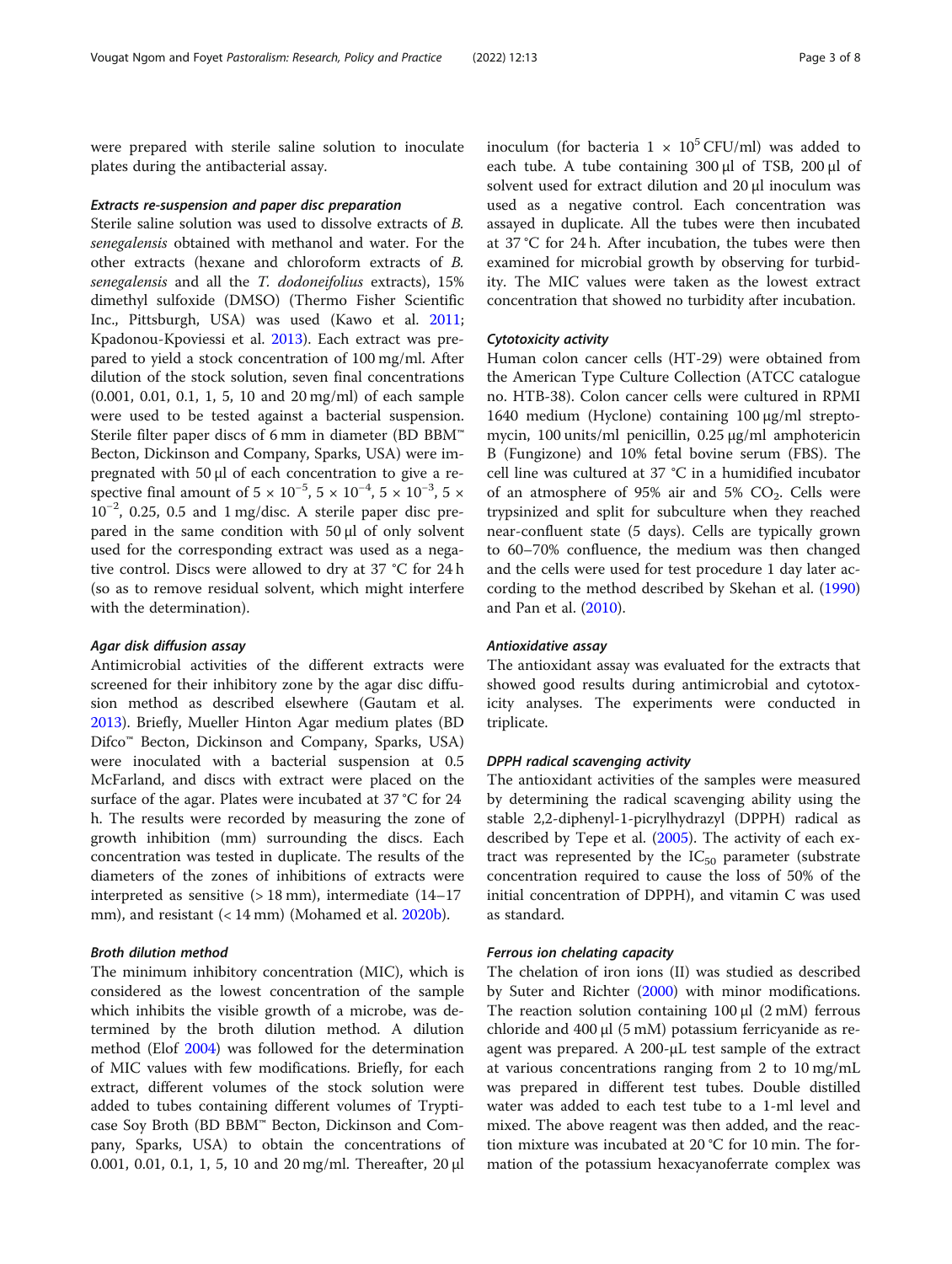measured at 700 nm using a spectrophotometer. The assay was carried out at 20 °C to prevent  $Fe^{2+}$  oxidation. Lower absorbance indicated a higher iron chelating capacity. The negative control was without any chelating compound or test sample of extract. Ethylenediaminetetraacetic acid (EDTA) used as a control was prepared in the same way as the test samples and treated with the same reagent. The per cent of ferrous ion chelating capacity was calculated accordingly by comparing the absorbance of the test samples with that of the negative control.

### Ferrous ion chelating capacity =  $[(A<sub>control</sub> - A<sub>extract</sub>)/A<sub>control</sub>]$  $\times$  100

A<sub>control</sub> is the absorbance of the negative control, and A<sub>extract</sub> is the absorbance of the extract solution.

#### Statistical analysis

For the antioxidant activity of the plant extracts, data were presented as mean ± standard deviation. One-way analysis of variance followed by Duncan's multiple range test was performed using Statgraphics 5.0. (Windows, [www.statgraphics.com\)](http://www.statgraphics.com) to compare these data. But for the antimicrobial assay where a comparison was not needed, MIC are presented as mean. The  $IC_{50}$  (median growth inhibitory concentration) values of test samples for the cytotoxicity assay in serial dilutions were calculated using non-linear regression analysis (Table curve2Dv4; AISN Software, Inc., Mapleton, OR). The significance level was fixed at 0.05 for all the statistical analyses.

#### Results

#### Antibacterial activity of plant extracts

Tables 1 and [2](#page-4-0) show the results of MIC determination of the test bacteria. At all the concentrations, chloroform, methanol and water extracts of B. senegalensis did not inhibit the growth of the bacteria studied. The same result was observed for all the extracts of T. dodoneifolius at 1, 0.1, 0.01 and 0.001 mg/ml. A conclusion of the bacterial growth in the tubes containing the hexane extract of B. senegalensis at 20, 10 and 5 mg/ml was not clear because before adding inoculum, the tubes were

turbid. Therefore, this was not easy to know if they were the growth of bacteria or not. This was also observed in the tubes containing *S. aureus* and water or methanol extracts of T. dodoneifolius at 20, 10 and 5 mg/ml. The same results were found in the tubes containing S. aureus and hexane or chloroform extract of the same plant at 20 and 10 mg/ml.

The summarized results of the antibacterial susceptibility test of *B. senegalensis* and *T. dodoneifolius* against the test bacteria are presented in Tables [3](#page-4-0) and [4,](#page-5-0) respectively. Hexane extract of B. senegalensis was the most effective, and the highest activity was demonstrated at 20 mg/ml (16 mm zone of inhibition), followed by 10 mg/ml  $(14.75 \text{ mm})$  and  $5 \text{ mg/ml}$   $(13.25 \text{ mm})$  against Gram-positive bacteria. The methanol extract of T. dodoneifolius shows the highest activity against the same microorganism at 20 mg/ml (10 mm).

#### Cytotoxicity assay of the plant extracts

Four extracts of each plant sample were evaluated for their cytotoxicity against human colon cancer cells (HT-29) in vitro, and the results are presented in Table [5](#page-5-0). All the extracts showed an  $IC_{50}$  significantly higher than 40 μg/ml.

#### Antioxidant analysis

The antioxidant capacity of the extracts studied is shown in Table [6.](#page-5-0) From this table, it appears that the scavenging activity extract of B. senegalensis  $(28.80 \pm 1.18 \,\mu g$ / ml) is significantly higher than that of vitamin C (107.65  $\pm$  3.72 μg/ml) and *T. dodoneifolius* (767.28  $\pm$  2.78 μg/ml).

The chelating of  $Fe<sup>2+</sup>$  by extracts was estimated, and the extent to which an extract can form complexes with the ferrous ion reflects its antioxidant activity. The  $IC_{50}$ of EDTA (0.50  $\pm$  0.12  $\mu$ g/ml) was significantly lower than that of the hexane extract of B. senegalensis  $(3.36 \pm$  $0.10 \mu$ g/ml).

#### **Discussion**

The determination of the MIC of B. senegalensis showed that the chloroform, methanol and water extracts at all concentrations have no activity against the bacteria studied. The same result was found by Aliyu et al. ([2008](#page-6-0)).

**Table 1** Minimum inhibitory concentration (MIC) of *B. senegalensis* on the test bacteria

| Microorganism          |        |   |     |         |        |   |     |     | Concentrations of the extract (mg/ml)/MIC (mm) |   |        |        |          |        |        |        |
|------------------------|--------|---|-----|---------|--------|---|-----|-----|------------------------------------------------|---|--------|--------|----------|--------|--------|--------|
|                        | 20     |   |     |         | 10     |   |     |     |                                                |   |        |        | $\leq$ 1 |        |        |        |
|                        | М      | н |     | W       | M      | н | C.  | W   | M                                              | н | C.     | W      | М        | н      | C      | W      |
| S. aureus (ATCC 29213) | $+$    |   | $+$ | $+$     | $^{+}$ |   | $+$ | $+$ | $+$                                            |   | $+$    | $+$    |          | $^{+}$ |        |        |
| E. coli (ATCC 25922)   | $^{+}$ |   | $+$ | $+$ $-$ | $+$    |   | $+$ | $+$ | $+$                                            |   | $^{+}$ | $^{+}$ | $^{+}$   | $^{+}$ | $^{+}$ |        |
| S. typhi (14028)       |        |   | $+$ | $^+$    | $^{+}$ |   | $+$ | $+$ | $+$                                            |   | $+$    | $+$    | $+$      | $+$    | $^+$   | $^{+}$ |

M methanol, H hexane, C chloroform, W water

" $+$ " = growth of bacteria; "/" = turbidity of the tube was difficult to read because of the presence of two phases, the upper phase was very clear and the second dense as before the introduction of the inoculum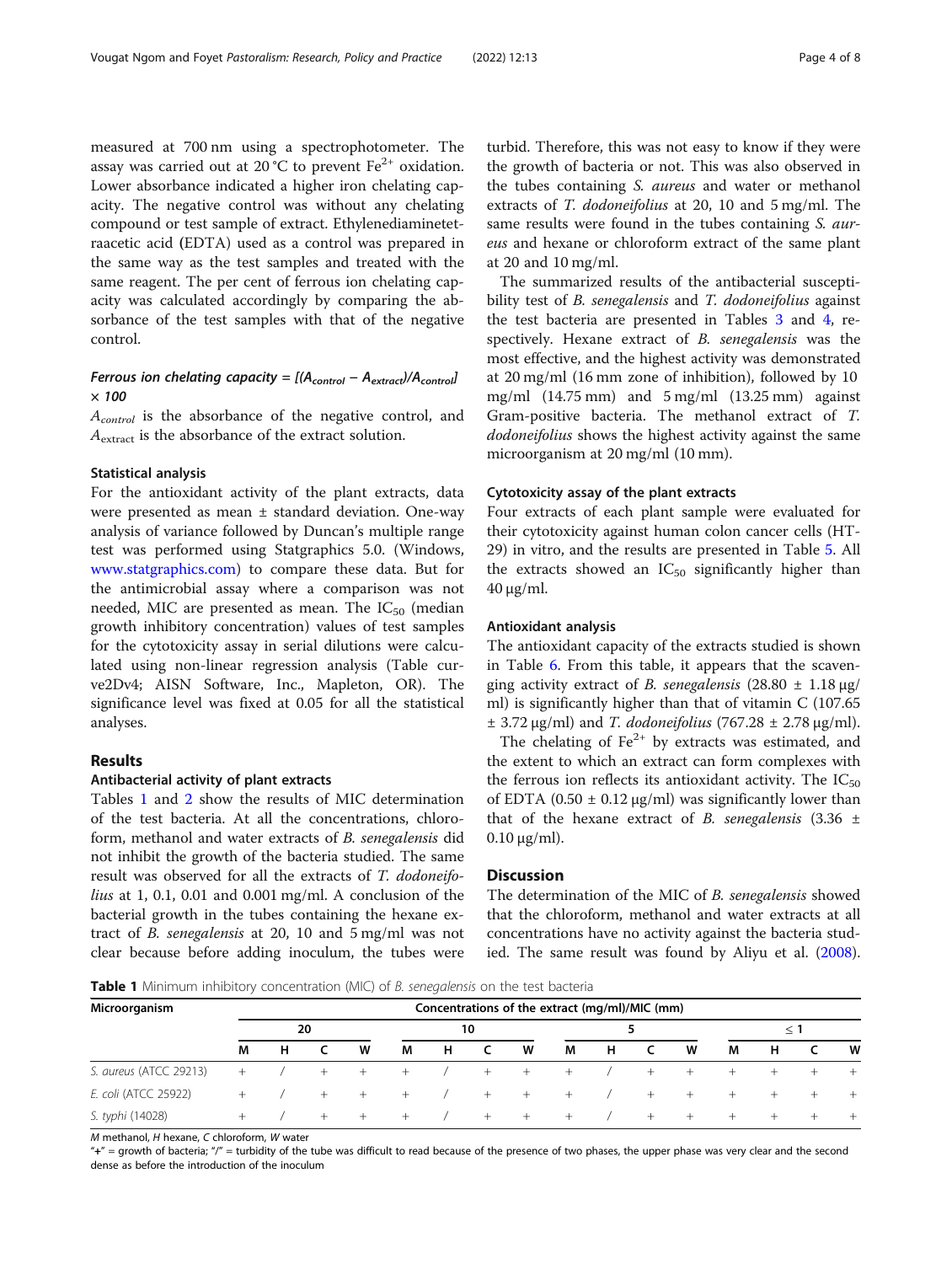| Microorganism          |        |   |     |        |        |        |      | Concentrations of the extract (mg/ml)/MIC (mm) |      |     |     |     |        |        |        |   |
|------------------------|--------|---|-----|--------|--------|--------|------|------------------------------------------------|------|-----|-----|-----|--------|--------|--------|---|
|                        | 20     |   |     |        | 10     |        |      |                                                |      |     |     |     | < 1    |        |        |   |
|                        | М      | н |     | W      | M      | н      | -C   | W                                              | M    | н   | - C | W   | M      | н      |        | W |
| S. aureus (ATCC 29213) |        |   |     |        |        |        |      |                                                |      | $+$ | $+$ |     | $^{+}$ | $^{+}$ |        |   |
| E. coli (ATCC 25922)   | $+$    |   | $+$ | $^{+}$ | $^{+}$ | $^{+}$ | $^+$ | $+$                                            | $+$  | $+$ | $+$ | $+$ | $^{+}$ | $^{+}$ | $^{+}$ |   |
| S. typhi (14028)       | $^{+}$ |   |     | $+$    | $^{+}$ | $^{+}$ | $+$  | $+$                                            | $^+$ | $+$ | $+$ | $+$ | $^{+}$ | $^{+}$ | $+$    |   |

<span id="page-4-0"></span>**Table 2** Minimum inhibitory concentration (MIC) of T. dodoneifolius on the test bacteria

M methanol, H hexane, C chloroform, W water

"+" = growth of bacteria; "/" = turbidity of the tube was difficult to read because of the presence of two phases, the upper phase was very clear and the second dense as before the introduction of the inoculum

However, this is in contradiction with Prashant et al.'s ([2011](#page-7-0)) review. Indeed, according to them, these tree solvents are used for the extraction of antibacterial compounds in plant materials. However, the results of the hexane extract at 20, 10 and 5 mg/ml were difficult to be appreciated.

The results of the antibacterial activity of both plants showed that only one extract of each plant (hexane extract of B. senegalensis and methanol extract of T. dodoneifolius) has a significant activity against the strain of Gram-positive bacteria S. aureus. As this plant is commonly used again FMD in Far North of Cameroon, this result could suggest that the opportunistic bacterial diseases that affect animals infected by FMD could be due to Gram-positive bacteria. This is in correlation with the fact that the main veterinary drugs used by the pastoralists in this study area to manage cattle infected by the said disease consist of penicillin G (Vougat Ngom et al. [2017](#page-7-0)), an antibiotic belonging to the class with the action spectrum encompasses mainly Gram-positive bacteria (Lobanovska and Pilla [2017](#page-7-0)).

B. senegalensis activity against S. aureus demonstrated in this work is similar with the results found by Aliyu et al. ([2008](#page-6-0)) who showed its activity against S. aureus resistant to methicillin, an antibiotic belonging to the class of penicillins M. This coherence of results could support the hypothesis that the hexane extract of B. senegalensis contain molecules which have the same mechanism of action like penicillins. This argument could be supported by the proximity between the diameter of the inhibition zone (16 mm) of B. senegalensis found in this work and those obtained by the authors cited above (19 mm). The similarity in the phytochemical composition of the

extracts used during the study of Aliyu et al. [\(2008\)](#page-6-0) is their compositions in tannins, saponins and alkaloids, compounds known to have antibacterial properties (Prashant et al. [2011\)](#page-7-0). Taking into consideration the antioxidant properties found and the properties of the organic solvent used for the extraction, the antibacterial activity observed can be the result of those compounds.

The antibacterial activity of the methanol extract of T. dodoneifolius against S. aureus is similar with the finding of Deeni and Sadiq during the study they conducted in Northern Nigeria (Deeni and Sadiq [2002](#page-6-0)). This similarity could be justified by its high content of phenolic compounds and other compounds known for their antibacterial activities (Tavassoli and Djomeh [2011](#page-7-0)). Contrary to our results, the work of Ndamitso et al. ([2013](#page-7-0)) showed that this methanol extract has a low activity. This difference could be referred to the different parts of the plants studied and their host plants. Indeed it has already been shown that the properties of this hemiparasitic plant depend on its host (Deeni and Sadiq [2002\)](#page-6-0).

The non-cytotoxic effect of the methanol, hexane, water and chloroform extract of B. senegalensis and T. dodoneifolius was evaluated in vitro to assure their safety. This potential has been demonstrated using the colon cancer cells (HT-29) and four concentrations of each extract. The results clearly showed that all the extracts have a very significantly higher  $IC_{50}$  in comparison with 40 μg/ml. Taking into consideration the classification criteria of the extracts according to their cytotoxic potential as defined by the National Cancer Institute, we can say that apart from the hexane extracts of both plants and the aqueous extract of T. dodoneifolius considered moderately toxic, all the other extracts are not

**Table 3** Antibacterial activity of T. dodoneifolius on the test bacteria

| Microorganism          | Concentrations of the extract (mg/ml)/zone of inhibition (mm) |          |     |                |                |                |                |                |                |                |                |                |          |              |          |                  |
|------------------------|---------------------------------------------------------------|----------|-----|----------------|----------------|----------------|----------------|----------------|----------------|----------------|----------------|----------------|----------|--------------|----------|------------------|
|                        |                                                               | 10       |     |                |                |                |                |                |                | $\leq 1$       |                |                |          |              |          |                  |
|                        | M                                                             | н        |     | W              | М              | н.             |                | W              | М              | Н.             | $\mathsf{C}$   | W              | М        | н            |          | W                |
| S. aureus (ATCC 29213) | 10                                                            | $\circ$  |     | 7.25           | 8              | $\overline{0}$ | $\Omega$       | $\overline{0}$ |                | $\Omega$       | $\Omega$       | $\Omega$       | $\Omega$ | $\Omega$     | 0        |                  |
| E. coli (ATCC 25922)   | 6                                                             | $\circ$  | - 6 | $\overline{0}$ | $\overline{0}$ | $\circ$        | $\overline{0}$ | $\overline{0}$ | $\overline{0}$ | $\overline{0}$ | $\overline{0}$ | $\overline{0}$ | $\Omega$ | $\mathbf{0}$ | $\Omega$ |                  |
| S. typhi (14028)       | 6                                                             | $\Omega$ | - 6 | $\Omega$       | $\Omega$       | $\Omega$       | $\overline{0}$ | $\bigcirc$     | $\overline{0}$ | $\bigcirc$     | $\Omega$       | $\Omega$       | $\Omega$ | $\Omega$     | 0        | $\left( \right)$ |

M methanol, H hexane, C chloroform, W water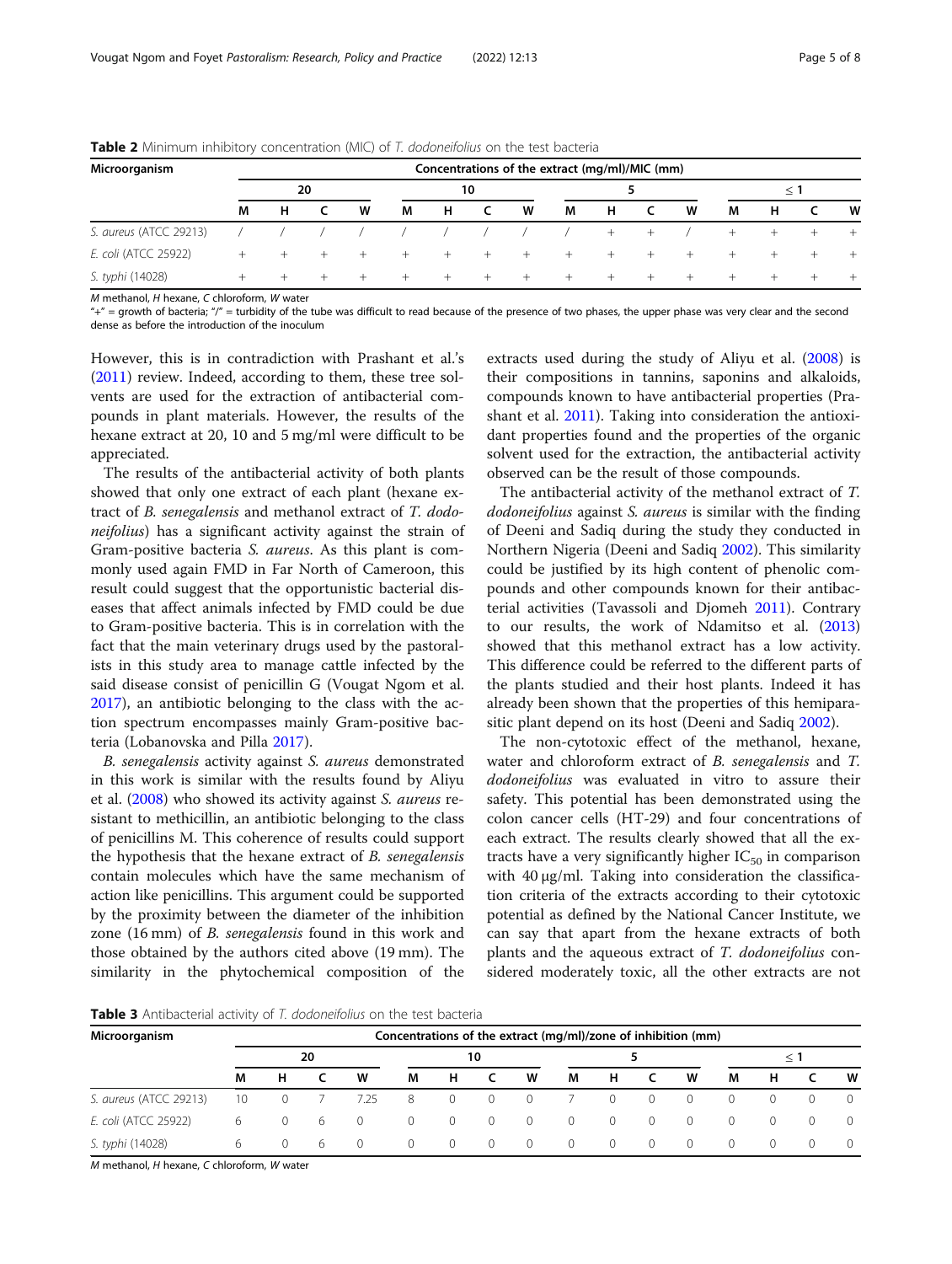| Microorganism          | Concentrations of the extract (mg/ml)/zone of inhibition (mm) |          |                |          |                  |          |                |                |          |          |                  |                  |                  |                  |          |                  |
|------------------------|---------------------------------------------------------------|----------|----------------|----------|------------------|----------|----------------|----------------|----------|----------|------------------|------------------|------------------|------------------|----------|------------------|
|                        | 20                                                            |          |                |          | 10               |          |                |                |          |          |                  |                  | $\leq$ 1         |                  |          |                  |
|                        | М                                                             | н        |                | W        | М                | н        |                | W              | M        | н        |                  | W                | M                | н                |          | W                |
| S. aureus (ATCC 29213) | 0                                                             | 16       | $\overline{0}$ | $\circ$  | $\overline{0}$   | 14.75    | $\overline{0}$ | $\overline{0}$ | $\circ$  | 13.25    |                  | $\left( \right)$ |                  | $\left( \right)$ | $\Omega$ | $\Omega$         |
| E. coli (ATCC 25922)   | 0                                                             | $\circ$  | $\overline{0}$ | $\circ$  | $\Omega$         | $\Omega$ | $\circ$        | $\overline{0}$ | $\circ$  | $\circ$  |                  | $\cup$           | $\Omega$         | $\Omega$         | $\Omega$ | $\left( \right)$ |
| S. typhi (14028)       | $^{(1)}$                                                      | $\Omega$ | $\Omega$       | $\Omega$ | $\left( \right)$ | $\Omega$ | $\overline{0}$ | $\overline{0}$ | $\Omega$ | $\Omega$ | $\left( \right)$ | $\left( \right)$ | $\left( \right)$ | (                | $\Omega$ | $\Omega$         |

<span id="page-5-0"></span>Table 4 Antibacterial activity of B. senegalensis on the test bacteria

Values are the means of two assays

M methanol, H hexane, C chloroform, W water

cytotoxic. Indeed, according to this institute, an extract that inhibits the proliferation of cells with an  $IC_{50} \leq$ 20 μg/ml is considered as an active anticancer extract, and an extract with  $20 \mu g/ml < IC_{50} < 100 \mu g/ml$  is indicated as moderately. The extracts with an  $IC_{50} > 100 \mu g$ / ml are inactive compounds (Tanamatayarat et al. [2003](#page-7-0); Mutee et al. [2012](#page-7-0)). The non-toxic effect of different extracts of the plants studied may be due to their antioxidant activity as already highlighted by Kilani et al. ([2008](#page-7-0)). This can justify the usage of these plants by people of various countries in Africa (Inuwa et al. [2012](#page-6-0); Ndamitso et al. [2013;](#page-7-0) Bekoe et al. [2020\)](#page-6-0).

The stable DPPH radical is widely used to evaluate the free radical scavenging activity of hydrogen donating antioxidants in many plant extracts (Talla et al. [2014\)](#page-7-0). This scavenging activity was revealed to be higher for *B. senegalensis* than that of vitamin C and T. dodoneifolius. However, the activity of hexane extract of B. senegalensis found here is less than that of the methanolic and water extract of the same plant obtained in our previous study (Vougat et al. [2015](#page-7-0)). This difference can be explained by the polarity of the solvents used for the extraction (Ncube et al. [2008\)](#page-7-0). Indeed, the non-polar solvent (hexane) used showed less activity than the polar protic solvent (water and methanol). Putting together this result and our previous finding (Vougat et al. [2015](#page-7-0)), it could be suggested that the antioxidant activity of B. senegalensis involved its hydrogen donating ability or the electron transfer reaction (Foti et al. [2004;](#page-6-0) Friaa et al. [2008\)](#page-6-0). Indeed, DPPH is a stable free radical and accepts an electron or hydrogen radical to become a stable diamagnetic molecule (Soares et al. [1997\)](#page-7-0).

One of the assays of antioxidative action is chelation of transition metal, thus preventing catalysis of hydroperoxide decomposition and fenotype reactions (Soares et al. [1997\)](#page-7-0). The hexane extract of B. senegalensis showed a significantly high chelating effect than T. dodoneifolius. This finding is not due to the solvent used because generally extracts of solvents of low polarity show lower chelating capacity while those of higher polarity show higher chelating capacity (Talla et al. [2014\)](#page-7-0). It is certainly the result of the phytochemical composition of both extracts as also observed by Ho et al. ([2012\)](#page-6-0). Indeed, it is well known that chelating capacity is attributed to flavonoids and phenolic compounds which use their redox properties to chelate transition metals (GülçinIlhami et al. [2004\)](#page-6-0). However, the fact that the extract of B. senegalensis demonstrated a less chelating effect than EDTA suggest that this plant is a moderate metal chelating agent as compared to this standard.

#### Conclusions

In this study, several in vitro assays were applied to evaluate some properties of different extracts of B. senegalensis and of T. dodoneifolius, two plants most used by pastoralists in the Far North Region of Cameroon. The findings showed that the plant extracts are no toxic. Some bacteria tested were highly sensitive to these extracts. The observed bioactivities of B. senegalensis and T. dodoneifolius may support the traditional use of both plants for managing animal diseases in the Far North of

**Table 5** IC<sub>50</sub> of T. dodoneifolius and B. senegalensis on human colon cancer cells (HT-29)

| <b>Extract</b> | <b>Plant samples</b> |                        |  |  |  |  |  |  |  |  |
|----------------|----------------------|------------------------|--|--|--|--|--|--|--|--|
|                | T. dodoneifolius     | <b>B.</b> senegalensis |  |  |  |  |  |  |  |  |
| Methanol       | 121.74               | 176,330.92             |  |  |  |  |  |  |  |  |
| Hexane         | 66.13                | 44.37                  |  |  |  |  |  |  |  |  |
| Chloroform     | 713,879.28           | 66,565.78              |  |  |  |  |  |  |  |  |
| Water          | 68.02                | 103.48                 |  |  |  |  |  |  |  |  |

Each value represents the  $IC_{50}$  of the extract of the plant

| <b>Table 6</b> $IC_{50}$ (µg/ml) value of different extracts |
|--------------------------------------------------------------|
|--------------------------------------------------------------|

|                    | Antiradical activity on<br>$DPPH^{\alpha}$ | Ferrous ions chelating<br>capacity <sup>ß</sup> |
|--------------------|--------------------------------------------|-------------------------------------------------|
| Standard           | $107.65 + 3.72^b$                          | $0.50 + 0.12^{\circ}$                           |
| B.<br>senegalensis | $28.80 + 1.18^c$                           | $3.36 + 0.10^{b}$                               |
| dodoneifolius      | $767.28 + 2.78a$                           | $431.48 + 1.11a$                                |

Values are the mean  $\pm$  E.S.M;  $n = 3$ ; values with different letters in the same column are significantly different ( $p < 0.05$ ). α: standard used is vitamin C ( $R^2 =$ 0.9629); β: standard used is ethylenediamineacetic acid ( $R^2$  = 0.9007)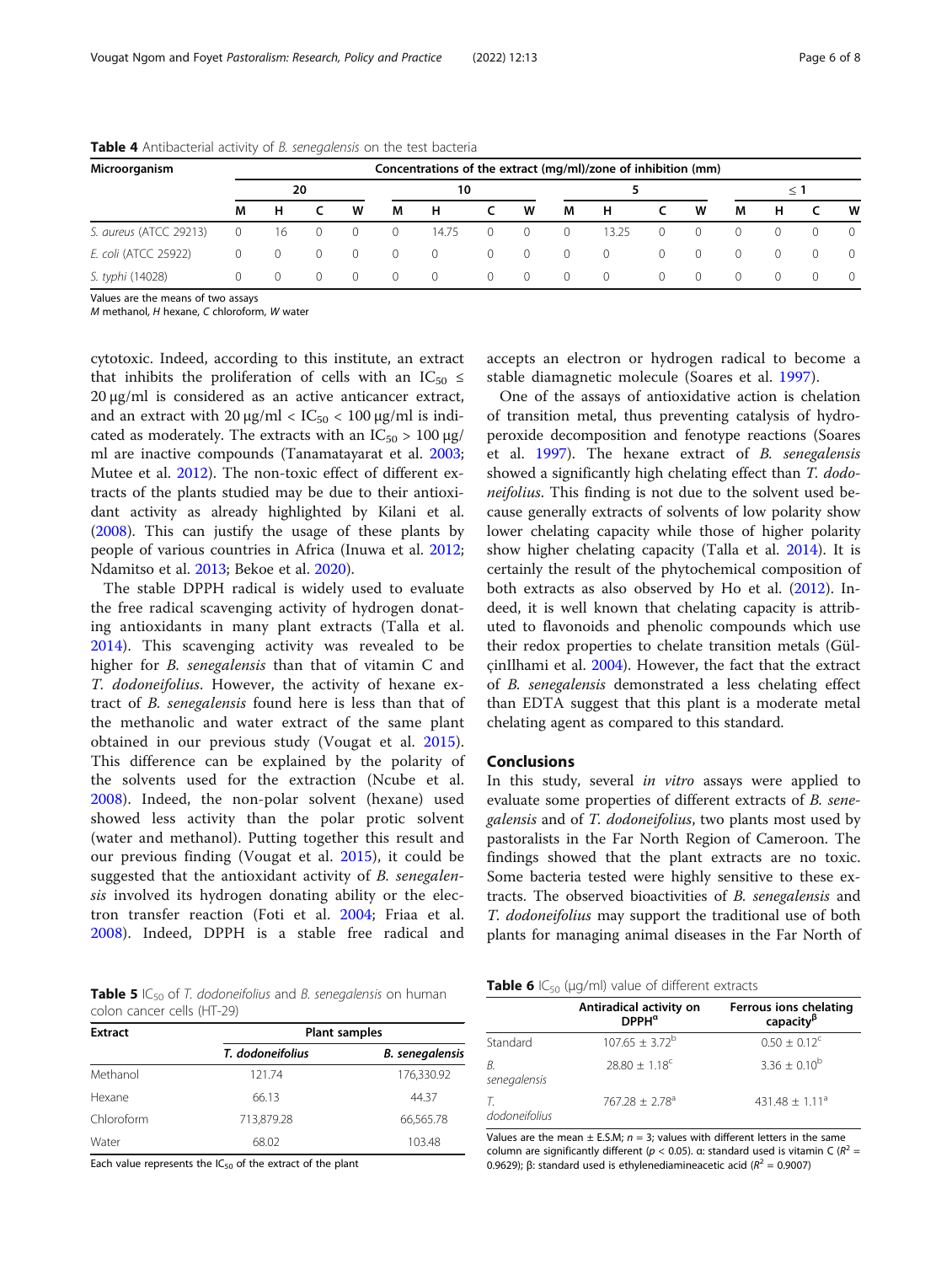#### <span id="page-6-0"></span>Abbreviations

IC50: Median growth inhibitory concentration; DPPH: 2,2-Diphenyl-1 picrylhydrazyl; MIC: Minimum inhibitory concentration; EDTA: Ethylenediaminetetraacetic acid

#### Acknowledgements

Cytotoxicity activity of plants studied was performed at the Division of Medicinal Chemistry and Pharmacognosy of the College of Pharmacy, Ohio State University (OSU). The antimicrobial assay was conducted at the Department of Veterinary Preventive Medicine of the same university. But antioxidant activity was performed at the University of Ngaoundere. We acknowledge Dr. Rebecca Garabed from OSU and Dr. Ziebe from the University of Maroua for the advice and Pr. Douglas Kinghorn, Dr. Jie Li, and Dr. [Hee-Byung Chai](http://www.ncbi.nlm.nih.gov/pubmed/?term=Chai%20HB%5Bauth%5D) from the College of Pharmacy at OSU (OH, USA) for the assistance during extraction and non-cytotoxic essay. The authors thank Drs. Armando Hoet and Joany C. Van Valen from the College of Veterinary Medicine at OSU for giving us the opportunity to work with them.

#### Authors' contributions

VN and FH designed the study. VN collected the sample in the field under the supervision of FH. VN performed the laboratory work, analyzed and interpreted the data and drafted the manuscript. All authors read and approved the final manuscript.

#### Funding

This research was supported by the US National Science Foundation under Grant DEB-1015908 via a fellowship from the Disease Ecology and Computer Modeling Laboratory (DECML) of the Ohio State University (Columbus, OH, USA).

#### Availability of data and materials

The datasets used/or analyzed during the current study are available from the corresponding author on reasonable request.

#### **Declarations**

Ethics approval and consent to participate Not applicable.

#### Consent for publication

Not applicable.

#### Competing interests

The authors declare that they have no competing interests.

#### Author details

<sup>1</sup>Department of Animal Production, School of Veterinary Medicine and Science, University of Ngaoundere, Ngaoundere, Cameroon. <sup>2</sup>Department of Biological Sciences, University of Maroua, Maroua, Cameroon.

# Received: 24 November 2020 Accepted: 29 November 2021

#### References

- Aliyu, A.B., A.M. Musa, M.S. Abdullahi, and A.O. Oyewale. 2008. Phytochemical and antibacterial properties of Ludwigiasuf fruticosa (Willd.) Oliv. ex. O. Ktze (Onagraceae). International Journal of Pure and Applied Sciences 2 (4): 1–5.
- Bekoe, E.O., C. Agyare, Y.D. Boakye, B.M. Baiden, A. Asase, J. Sarkodiea, H. Nettey, F. Adu, P.B. Otu, B. Agyarkwa, P. Amoateng, I. Asiedu-Gyekye, and A. Nyarko. 2020. Ethnomedicinal survey and mutagenic studies of plants used in Accra metropolis, Ghana. Journal of Ethnopharmacology 248: 112309. [https://doi.](https://doi.org/10.1016/j.jep.2019.112309) [org/10.1016/j.jep.2019.112309.](https://doi.org/10.1016/j.jep.2019.112309)
- Bolajoko, M.B.F., A.R. Van Gool, J.S. Peters, C.J. Martinez, and V.B. Dungu. 2020. Field survey of major infectious and reproductive diseases responsible for mortality and productivity losses of ruminants amongst Nigerian Fulani pastoralists [version 1; peer review: awaiting peer review]. Gates Open Research 4: 162. [https://doi.org/10.12688/gatesopenres.13164.1.](https://doi.org/10.12688/gatesopenres.13164.1)
- Chakale, M.V., M. Mulunda, and O.A. Adeyemi. 2021. Ethnoveterinary knowledge and biological evaluation of plants used for mitigating cattle diseases: a critical insight into the trends and patterns in South Africa. Frontiers in Veterinary Science 8: 891. <https://doi.org/10.3389/fvets.2021.710884>.
- Chitura, T., P.T. Muvhali, K. Shai, B. Mushonga, and E. Kandiwa. 2018. Use of medicinal plants by livestock farmers in a local municipality in Vhembe District, South Africa. Applied Ecology and Environmental Research 16 (5): 6589–6605. [https://doi.org/10.15666/aeer/1605\\_65896605.](https://doi.org/10.15666/aeer/1605_65896605)
- Dadgostar, P. 2019. Antimicrobial resistance: implications and costs. Infection and drug resistance 12: 3903–3910. <https://doi.org/10.2147/IDR.S234610>.
- Dassou, E.F., A. Ombolo, G.E. Mboudou, S. Chouto, E.B. Ambomo, and J.M.A. Essi. 2015. Caractérisation de la variabilité spatio-temporelle des précipitations dans la zone soudano-sahélienne du Cameroun au cours des cinq dernières décennies. Afrique Science 11 (4): 331–348.
- Deeni, Y.Y., and N.M. Sadiq. 2002. Antimicrobial properties and phytochemical constituents of the leaves of African mistletoe (Tapinanthus dodoneifolius (DC) Danser) (Loranthaceae): an ethnomedicinal plant of Hausa land, Northern Nigeria. Journal of Ethnopharmacology 83 (3): 235–240. [https://doi.](https://doi.org/10.1016/S0378-8741(02)00244-1) [org/10.1016/S0378-8741\(02\)00244-1.](https://doi.org/10.1016/S0378-8741(02)00244-1)
- ElofEloff, J.N. 2004. Quantifying the bioactivity of the plant extracts during screening and bioassay-guided fractionation. Phytomedicine 11 (4): 370–371. [https://doi.org/10.1078/0944711041495218.](https://doi.org/10.1078/0944711041495218)
- FAO (Food and Agriculture Organization of the United Nations). 2013. World livestock 2013: changing disease landscapes, 130. Rome: FAO Available at: [https://www.fao.org/docrep/019/i3440e/i3440e.pdf.](https://www.fao.org/docrep/019/i3440e/i3440e.pdf) Accessed 30 Sept 2014.
- Foti, M.C., C. Daquino, and C. Geraci. 2004. Electron-transfer reaction of cinnamic acids and their methyl esters with the DPPH radical in alcoholic solutions. The Journal of Organic Chemistry 69 (7): 2309–2314. [https://doi.org/10.1021/](https://doi.org/10.1021/jo035758q) [jo035758q](https://doi.org/10.1021/jo035758q).
- Friaa, O., V. Chaleix, M. Lecouvey, and D. Brault. 2008. Reaction between the anesthetic agent propofol and the free radical DPPH in semiaqueous media: kinetics and characterization of the products. Free Radical Biology and Medicine 45 (7): 1011–1018. [https://doi.org/10.1016/j.freeradbiomed.2008.07.](https://doi.org/10.1016/j.freeradbiomed.2008.07.001) [001.](https://doi.org/10.1016/j.freeradbiomed.2008.07.001)
- Gautam, K., P. Kumar, and A. Jindal. 2013. Evaluation of antimicrobial efficacy of flavonoids and alkaloids of Andrographis paniculatanees. International Journal of Green Pharmacy 7 (1): 5757–5761. [https://doi.org/10.4103/0973-8258.11161](https://doi.org/10.4103/0973-8258.111617) [7](https://doi.org/10.4103/0973-8258.111617).
- GülcinIlhami, Ö., K. Irfan, O. Münir, and E.B. Mehmet. 2004. Antioxidant, antimicrobial, antiulcer and analgesic activities of nettle (Urticadioica L.). Journal of Ethnopharmacology 90 (2-3): 205–215. [https://doi.org/10.1016/j.](https://doi.org/10.1016/j.jep.2003.09.028) [jep.2003.09.028.](https://doi.org/10.1016/j.jep.2003.09.028)
- Ho, S., Y. Tung, Y. Chen, Y. Zhao, M. Chung, and J. Wu. 2012. Antioxidant activities and phytochemical study of leaf extracts from 18 indigenous tree species in Taiwan. Evidence-Based Complementary and Alternative Medicine 8: 1–8. <https://doi.org/10.1155/2012/215959>.
- Hyun, T.K., K. Myeong-ok, L. Hyunkyoung, K. Younjoo, K. Ju-Sung, and K. Euikyung. 2013. Evaluation of anti-oxidant and anti-cancer properties of Dendropanax morbifera Léveille. Food Chemistry 141 (3): 1947–1955. [https://doi.org/10.101](https://doi.org/10.1016/j.foodchem.2013.05.021) [6/j.foodchem.2013.05.021.](https://doi.org/10.1016/j.foodchem.2013.05.021)
- Idu, M.M., O. Ovuakporie-Uvo, and M.J. Nwaokolo. 2016. Phytochemistry and microscopy of Tapinanthus dodoneifolius (DC) (Danser) (Santalales: Loranthaceae) (African mistletoes) from guava, rubber and orange host trees. Brazilian Journal of Biological Sciences 3 (5): 27–35. [https://doi.org/10.21472/](https://doi.org/10.21472/bjbs.030503) [bjbs.030503](https://doi.org/10.21472/bjbs.030503).
- Inuwa, H.M., V.O. Aina, S. Ibrahim, and D.A. Ameh. 2012. Phytochemical screening and antibacterial activity of Globimetulla browni extracts during dry season. British Journal of Pharmacology and Toxicology 3 (1): 4–6.
- Kawo, A.H., Z.A. Suleiman, and M. Yusha'u. 2011. Studies on the antibacterial activity and chemical constituents of Khaya senegalensis and Ximenia americana leaf extracts. African Journal of Microbiology Research 5 (26): 4562– 4568.
- Kelly, R.F., S.M. Hamman, K.L. Morgan, E.F. Nkongho, V.N. Ngwa, V. Tanya, W.N. Andu, M. Sander, L. Ndip, I.G. Handel, S. Mazeri, A. Muwonge, and B.M.D.C. Bronsvoort. 2016. Knowledge of bovine tuberculosis, cattle husbandry and dairy practices amongst pastoralists and small-scale dairy farmers in